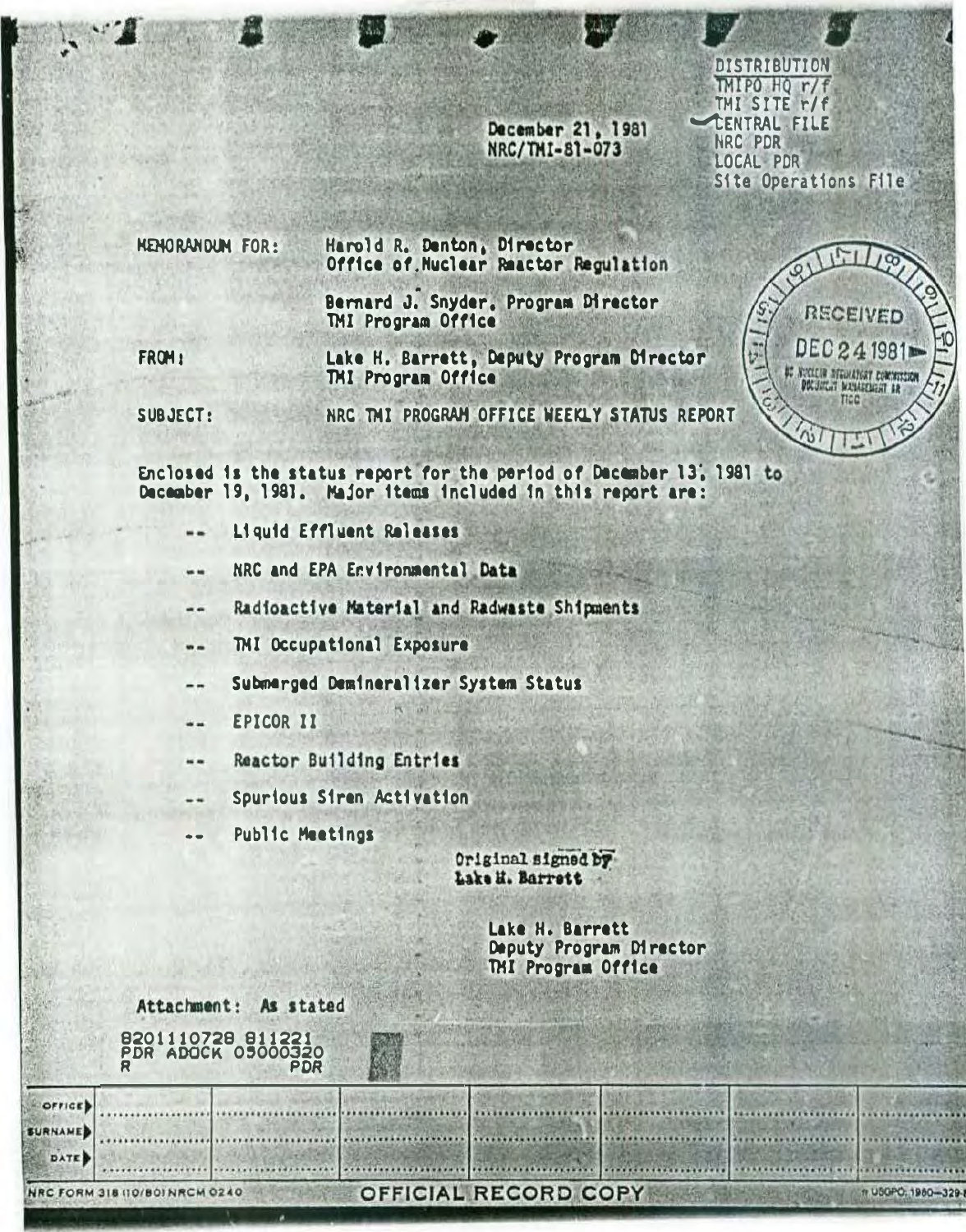```
DETHATU U. SHYGET
```

```
cc w/encl:
ED<sub>0</sub>
OGC
Office Directors
Commissioner's Technical Assistants
NRR Division Directors
NRR NO'S
Regional Directors
IE Division Directors
TAS
EIS
TMI Program Office Staff (15)
PHS
EPA
DOE
Projects Br. #2 Chief, DRPI, RI
ORPI Chief, RI
Public Affairs, RI
State Liaison, RI
```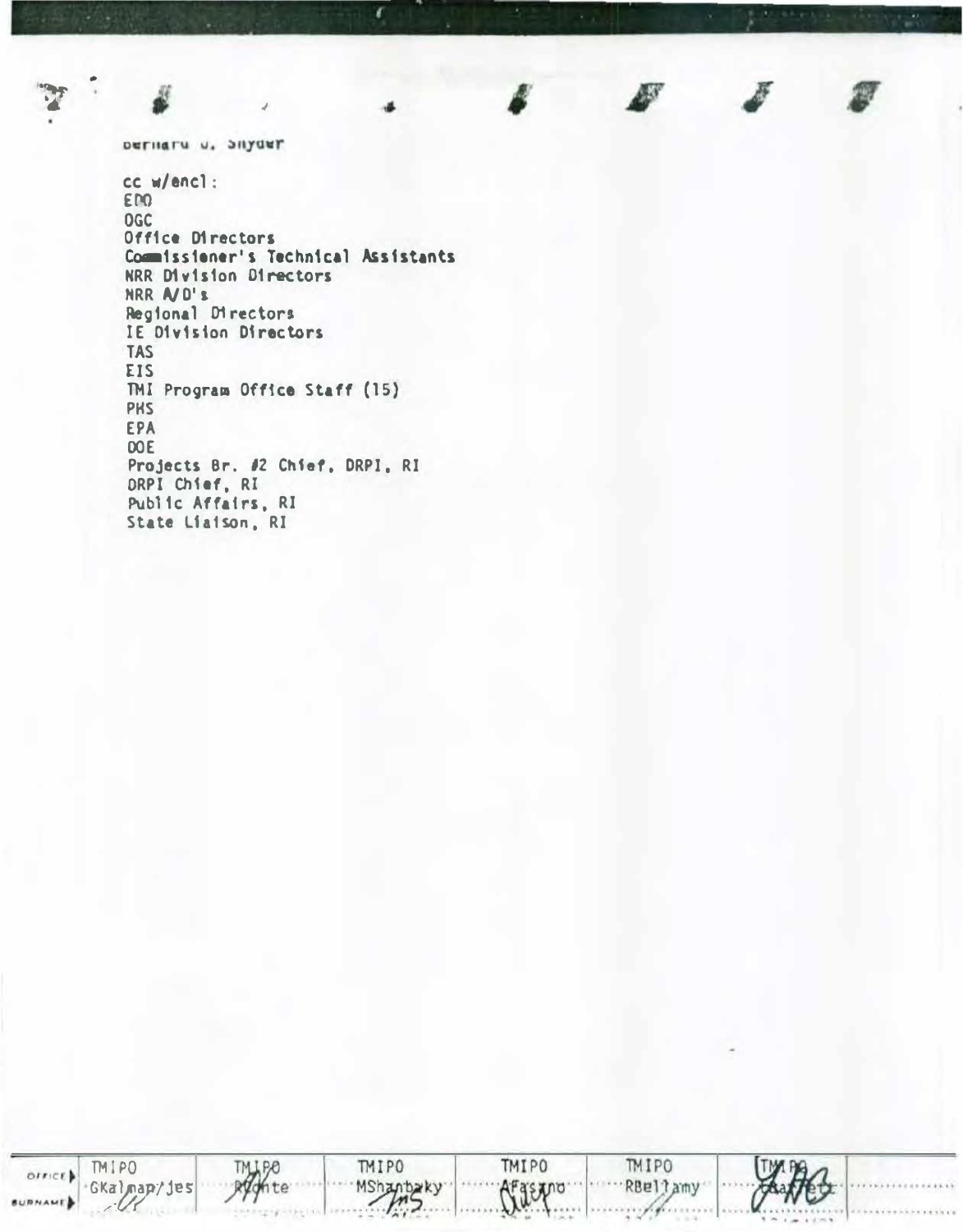#### NRC TMI PROGRAM OFFICE WEEKLY STATUS REPORT

December 13 - December 19, 1981

Plant Status

投资  $34.41$ 

Core Cooling Mode: Heat transfer from the reactor coolant system (RCS) loops to reactor building ambient.

Available Core Cooling Hodes: Decay heat removal systems. Lon9 term cooling "B" (once through steam generator-B).

RCS Pressure Control Mode: Standby pressure control (SPC) system.

Backup Pressure Control Modes: Hin1 decay heat removal (MOHR) system. Decay heat removal (DHR) system.

Major Parameters (as of 0500, December 18. 1981) (approximate values) Average Incore Thermocouples: 109°F<br>Maximum Incore Thermocouple: 133°F Maximum Incore Thermocouple:

RCS Loop Temperatures: {The last cycle of natural circulation occurred in the "8" loop on  $12/13/81$  and in the "A" loop on 12/ll /81)

| Hot Leg                 | 95°F | 100°F |
|-------------------------|------|-------|
| Cold Leg $(1)$<br>$(2)$ | 70°F | 88°F  |
|                         | 88°F | 90°F  |

RCS Pressure: 95 ps1g

Reactor Building: Temperature: Water level: Pressure: Concentration: 63°F Elevation 287.2 ft. (4.7 ft. from floor) via penetration 401 manometer -0.2 psig  $5.3 \times 10^{-6}$  uCi/cc Kr-85 (Sample taken 12/9/81)

Effluent and Environmental (Radiological) Information

1. L1qutd effluents from the TMI site released to the Susquehanna River after processing, were made within the regulatory limits and in accordance with NRC requirements and City of lancaster Agreement dated February 27, 1980.

During the period December 11. 1981, through December 17, 1981, the effluents contained no detectable radioactivity at the discharge point and individual effluent sources which originated within Unit 2 contained no detectable radioactivity.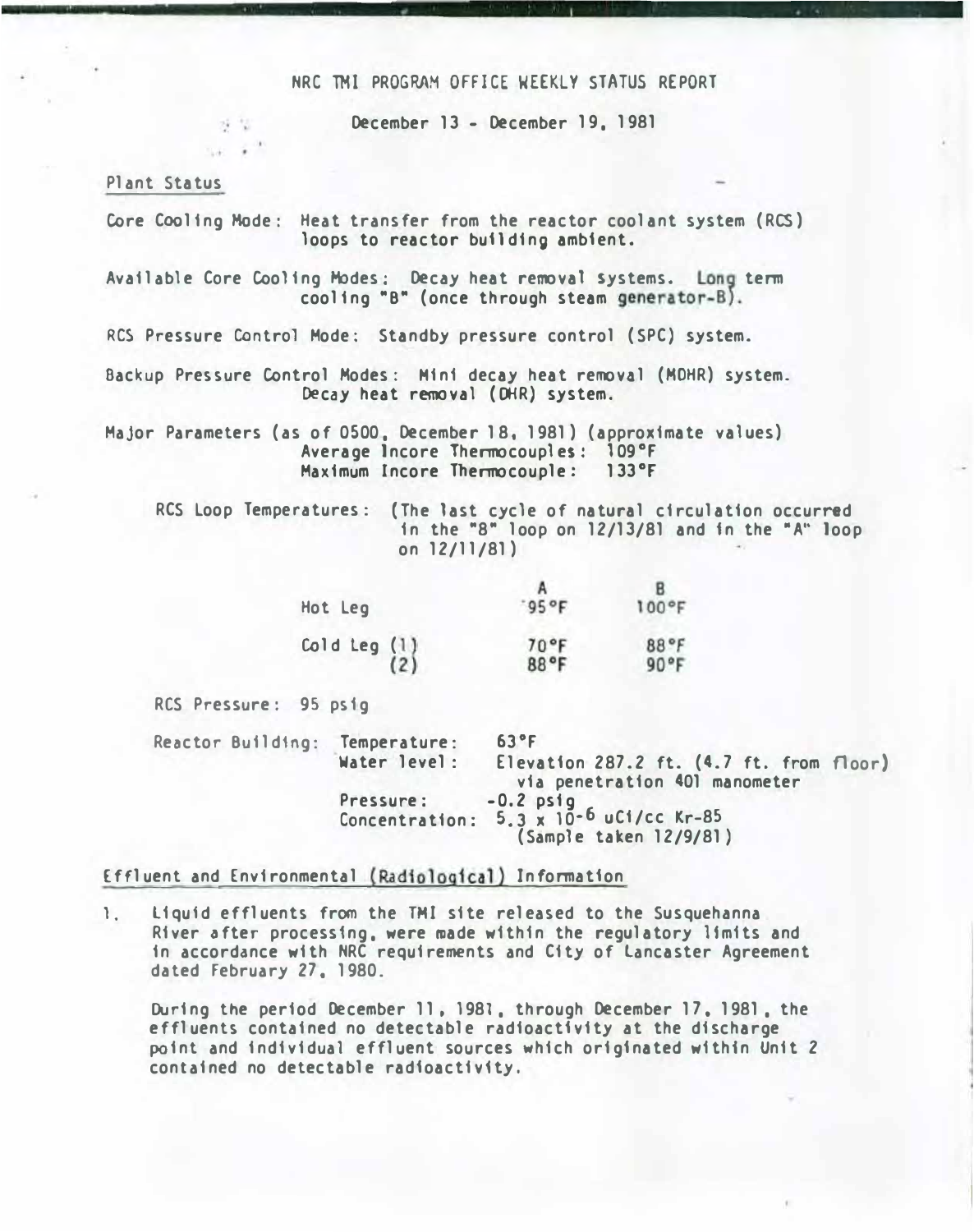- Environmental Protection Agency (EPA) Environmental Data. Results from 2. EPA monitoring of the environment around the TMI site were as follows:
	- EPA Kr-85 sample results were not available due to delays in  $=$ reporting analytical results. Area Kr-85 concentrations will be reported in a future report.
	- No radiation above normally occurring background levels was detected in any of the samples collected from the EPA's air and gamma rate networks during the period from December 9, 1981, through December 17, 1981.
- 3. NRC Environmental Data. Results from NRC monitoring of the environment around the TMI site were as follows:
	- The following are the NRC air sample analytical results for  $\overline{a}$ the onsite continuous air sampler:

| Sample        | Period                                | $[-13]$ $[5 - 137]$<br>$(uC1/cc)$ $(uC1/cc)$ |                           |
|---------------|---------------------------------------|----------------------------------------------|---------------------------|
| $HP - 295*$   | November 18, 1981 - November 24, 1981 |                                              | $<9.2$ E-14 $<9.2$ E-14   |
| $HP-296$      | November 24, 1981 - December 2, 1981  |                                              | $5.9$ $E-14$ $5.9$ $E-14$ |
| HP-297        | December 2, 1981 - December 10, 1981  | $\le 6.1$ E-14 $\le 6.1$ E-14                |                           |
| <b>HP-298</b> | December 10, 1981 - December 17, 1981 |                                              | $< 7.3$ E-14 $< 7.3$ E-14 |

•Error in last report. Sample number was reported as HP-294.

4. Licensee Radioactive Material and Radwaste Shipments.

l

T

 $77$ 

- On Tuesday, December 15, 1981, one EPICOR II dewatered resin  $-1$ liner (liner F-3) was shipped to U.S. Ecology, Richland, Washington.
- On Tuesday, December 15. 1981, one EPICOR II dewatered resin  $-1$ liner (liner F-17) was shipped to U.S. Ecology, Richland, Washington.
- On Thursday. December 17,1981,35 drums containing Un1t 1 and ' Unit 2 contaminated laundry were shipped to Tri-State Industrial Laundry Inc., Utica. New York.
- On Friday. December 18, 1981 , ten 60 ml SOS (Submerged Oemi neral izer --System) samples from Unit II were shipped to Oak Ridge National Laboratory, Oak Ridge, Tennessee.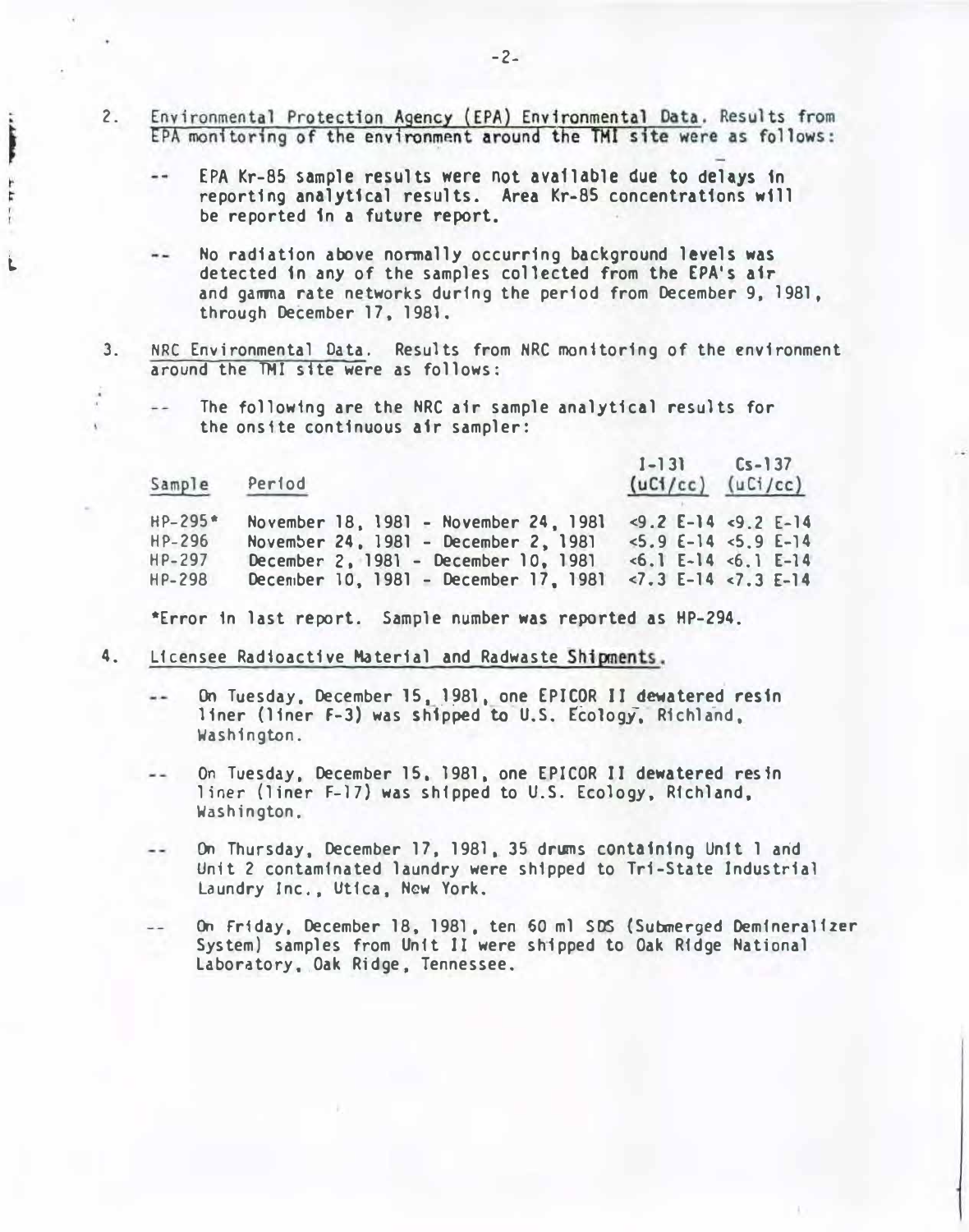5. TMI Occupational Exposure. Licensee TLD (Thermoluminescent Dosimeter) records indicate the following Unit 2 total occupational radiation exposure for 1981.

> November 1981 Total 1981 (January-November)  $16$  man-rem $**$ 126 man-rem

•• Man-rem is an expression for the summation of whole body doses to individuals in a group. Thus, if each member of a population roup of 1 ,000 people were to receive a dose of 0.001 rem (1 mi11irem), or if two people were to receive a dose of 0.5 rem (500 mi11irem) each. the total man-rem dose in each case would be one man-rem.

### Major Activities

- 1. Submerged Demineralizer System (SDS). Processing of batch number 13 was completed on December 18, 1981. Batch 13 contained miscellaneous contaminated water which was staged in the reactor coolant bleed tank for processing. Reactor building sump water processing will recommence after filter media change out and some minor repairs to the SDS. To date, 290,000 gallons of reactor building sump water have been processed. SDS performance parameters for batch number 13 are attached.
- 2. EPICOR II. EPICOR II processing of SDS effluent continued this week. The latest performance parameters for £PICOR II are attached.
- 3. Reactor Building Entries. Reactor building entries 25 and 26 were completed on December 15 and 17, 1981. During these entries an extensive characterization of surface contarination was completed 1n preparatlon for tne decontamination experiment. Surface contamlnation samples were taken from 48 locations in the reactor building. The sampling technique included a vacuuming device for collecting loose surface contamination and a boring machine in conjunction with the vacuum for collecting fixed contamination. Peattor building air samples were taken; a survey was made of c�rta1n areas wnere there was evidence of h1gh tempera�ures during the accident.

Reactor building entries will continue after the holidays. Decontamination experiment water washes inside the reactor building are scheduled to commence in mid January 1992.

t. Sr.··luvs Siren Activation. On December 17, 1981. between 5:00 and 6:00 PI'. several early warning sirens in the vicinfty of TMI sounded inadvertently. The licensee reported that the siren activation was caused by a decoding device malfunction. The sirens were installed by the licensee as a part of the area emergency preparedness network. Control of the sirens is scheduled to be turned over to the local counties by next week.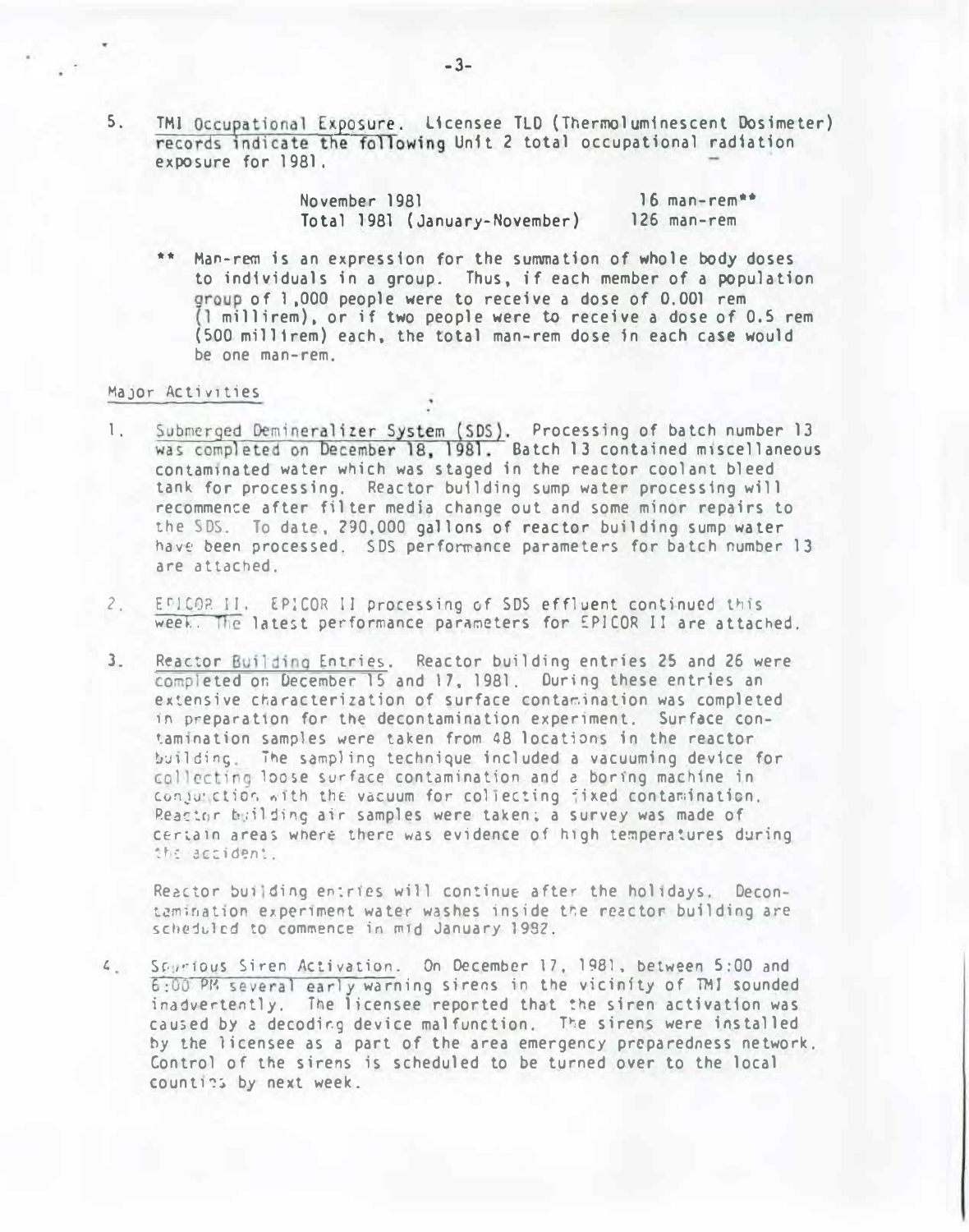## Future Meetings

- 1. On Friday, February 26, 1982, lake Barrett will be speaking for the dinner meeting being held by the Engineers Week Joint Planning Council to honor lehigh Valley's Engineer of the Year and Young Engineer of the Year.
- 2. On Saturday, March 13, 1982, lake Barrett will address the Society of Manufacturing Engineers in Williamsport, PA, on the cleanup of TMI and general aspects of nuclear power.
- 3. The NRC's Advisory Panel for the Decontamination of TMI Unit 2 1s scheduled to meet on January 13 and January 28, 1982, at the Holiday lnn, 2nd and Chestnut Street, Harrisburg. PA from 7:00 to 10:00 PM.